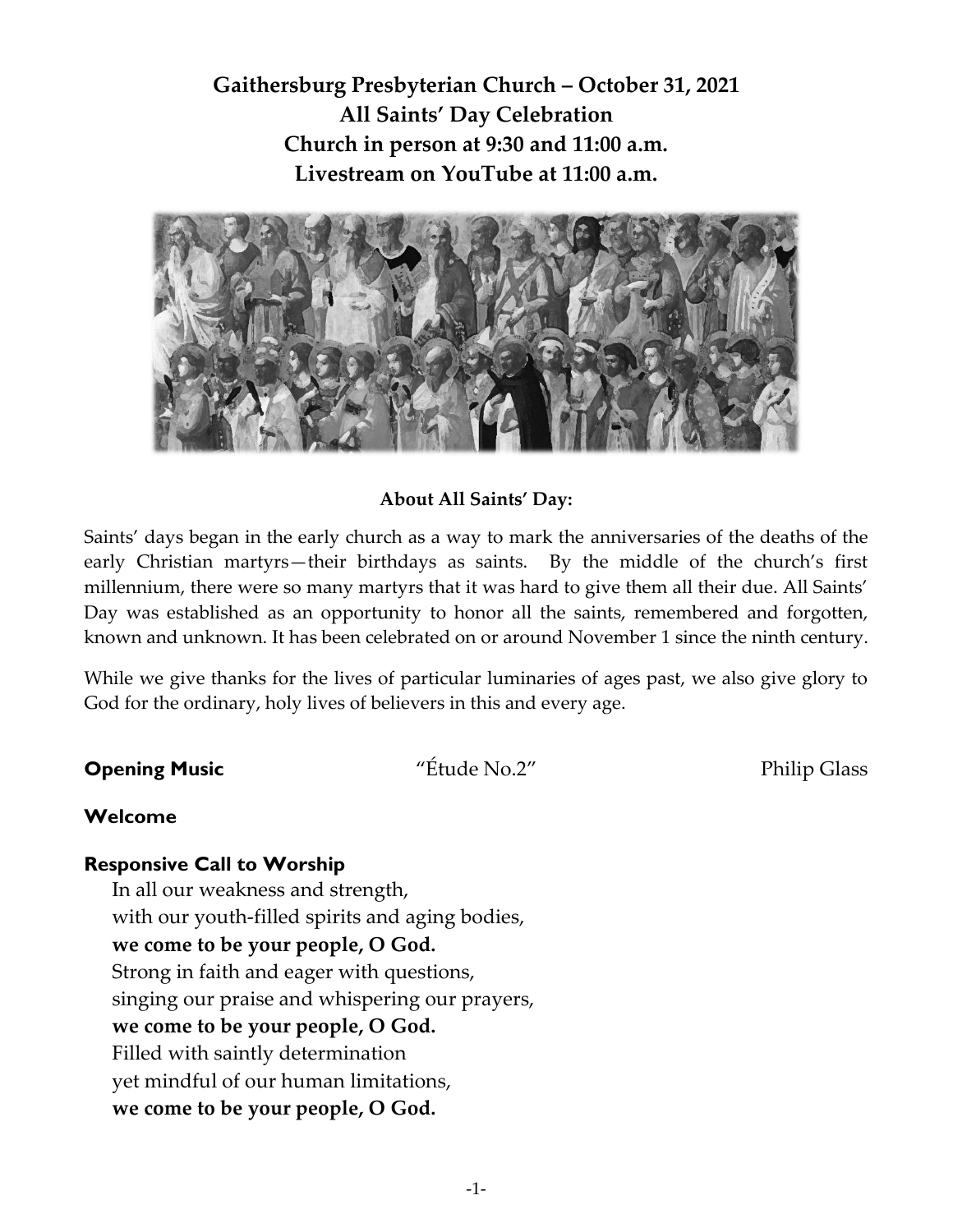Made strong in your endless love for us, we know ourselves to be yours and **we come to be your people, O God.** May we truly become your people today. Amen.

# **Opening Prayer**

| <b>Hymn</b> [stand] | "We Are One in the Spirit" | Glory to God #300 |
|---------------------|----------------------------|-------------------|
|                     |                            |                   |

## **Call to Confession**

**Prayer of Confession** [*together*] **Gracious God, you know what kind of people we are. We judge others harshly and fail to see our own sin. We look on others with suspicion and fear, and neglect to show hospitality to strangers. We treasure things that are worthless and squander your precious gifts. We withhold the grace that you give us so freely. Forgive us. Pour out your mercy upon us to save us from our sin. Amen.**

[*Silence for Personal Prayer*]

## **Assurance of Pardon in Music** "Amazing Grace" arr. Charles Maggs

The Canterbury Ringers

# **We Listen to God's Word**

**Children's Message Carolyn Hayes / Natalie Jorges-Castellanos** *Children and youth leave for class. Children can be picked up after church in Room 30/31 or Room 32/33. At 11:00, youth will be released from class to find you.* 

**Sung Response** [*seated*] "I Want Jesus to Walk With Me" Glory to God #775

## **Scripture Luke 7:36–50**

One of the Pharisees asked Jesus to eat with him, and he went into the Pharisee's house and took his place at the table. 37And a woman in the city, who was a sinner, having learned that he was eating in the Pharisee's house, brought an alabaster jar of ointment. <sup>38</sup>She stood behind him at his feet, weeping, and began to bathe his feet with her tears and to dry them with her hair. Then she continued kissing his feet and anointing them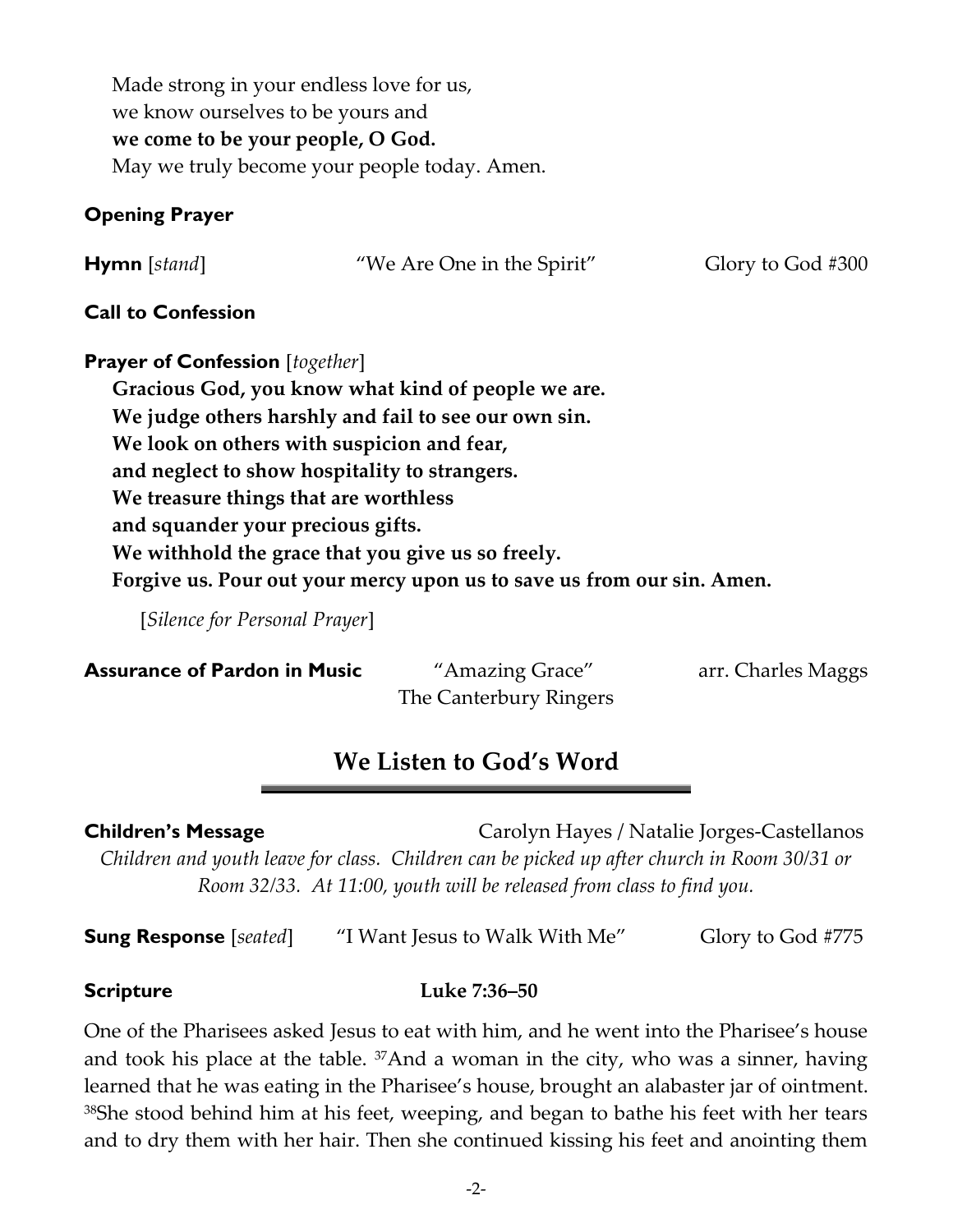with the ointment. <sup>39</sup>Now when the Pharisee who had invited him saw it, he said to himself, 'If this man were a prophet, he would have known who and what kind of woman this is who is touching him—that she is a sinner.' 40Jesus spoke up and said to him, 'Simon, I have something to say to you.' 'Teacher,' he replied, 'speak.' <sup>41</sup>'A certain creditor had two debtors; one owed five hundred denarii, and the other fifty. 42When they could not pay, he cancelled the debts for both of them. Now which of them will love him more?' <sup>43</sup>Simon answered, 'I suppose the one for whom he cancelled the greater debt.' And Jesus said to him, 'You have judged rightly.' 44Then turning towards the woman, he said to Simon, 'Do you see this woman? I entered your house; you gave me no water for my feet, but she has bathed my feet with her tears and dried them with her hair. <sup>45</sup>You gave me no kiss, but from the time I came in she has not stopped kissing my feet. 46You did not anoint my head with oil, but she has anointed my feet with ointment. <sup>47</sup>Therefore, I tell you, her sins, which were many, have been forgiven; hence she has shown great love. But the one to whom little is forgiven, loves little.' 48Then he said to her, 'Your sins are forgiven.' <sup>49</sup>But those who were at the table with him began to say among themselves, 'Who is this who even forgives sins?' 50And he said to the woman, 'Your faith has saved you; go in peace.'

The Word of God for the people of God. **Thanks be to God.**

**Sermon Bathing in Tears** Rev. Mary Austin

# **We Respond to God's Grace**

**Hymn** [*stand*] "We Are An Offering" Glory to God #710

**Moment for Mission** Marilyn Morrison

**Invitation to Generosity and Prayer of Thanksgiving**

### **Commemoration of Those Who Have Died in the Faith**

| Rev. Jey Deifell      | C. Frederick Edwards    |
|-----------------------|-------------------------|
| <b>Hubert Morsink</b> | Juliet Lake             |
| Koffi Edoh Amewu      | Robert Wasik            |
| Thomas McIlrath       | Hawa Wright             |
| Michael Fumai         | Cynthia Cary            |
| William Dyer          | <b>Raymond Marcotte</b> |
| Marybeth Morsink      |                         |